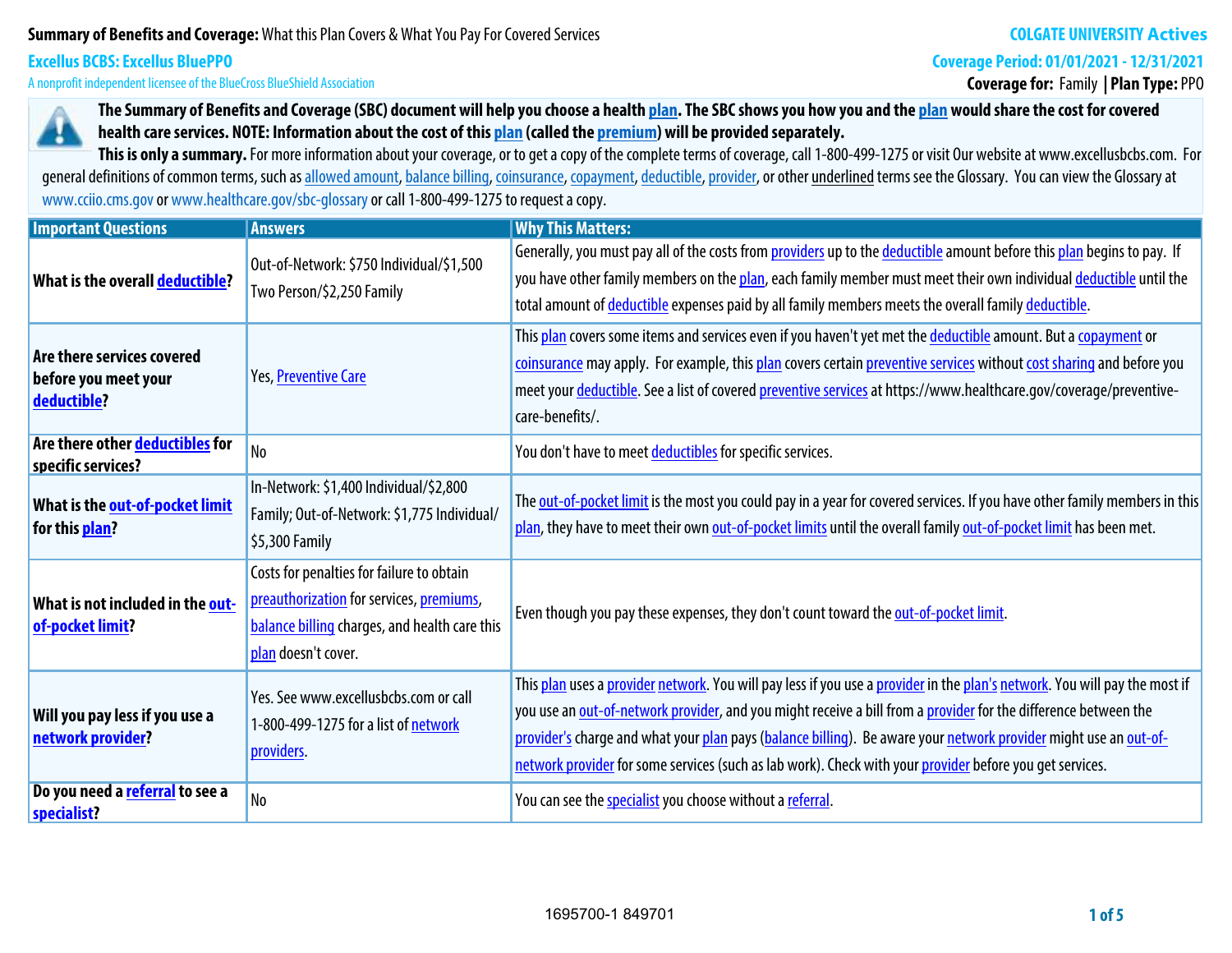**All copayment and coinsurance costs shown in this chart are after your deductible has been met, if a deductible applies.**

|                                                                              |                                                     |                                                                                                             | <b>What You Will Pay</b>                                                                                  |                                                                                                                                                                                                                                                 |  |
|------------------------------------------------------------------------------|-----------------------------------------------------|-------------------------------------------------------------------------------------------------------------|-----------------------------------------------------------------------------------------------------------|-------------------------------------------------------------------------------------------------------------------------------------------------------------------------------------------------------------------------------------------------|--|
| <b>Common</b><br><b>Medical Event</b>                                        | <b>Services You May Need</b>                        | <b>In-Network Provider</b><br>(You will pay the least)                                                      | <b>Out-of-Network Provider</b><br>(You will pay the most)                                                 | <b>Limitations, Exceptions, &amp; Other Important</b><br><b>Information</b>                                                                                                                                                                     |  |
|                                                                              | Primary care visit to treat an injury or<br>illness | 20% Coinsurance                                                                                             | 30% Coinsurance                                                                                           | None                                                                                                                                                                                                                                            |  |
|                                                                              | <b>Specialist visit</b>                             | 20% Coinsurance                                                                                             | 30% Coinsurance                                                                                           |                                                                                                                                                                                                                                                 |  |
| If you visit a health care<br>provider's office or clinic                    | Preventive care/screening/<br>immunization          | <b>Adult Physical: No Charge</b><br><b>Adult Immunizations: No</b><br>Charge<br>Well Child Visit: No Charge | Adult Physical: 30% Coinsurance<br><b>Adult Immunizations: Not Covered</b><br>Well Child Visit: No Charge | You may have to pay for services that aren't preventive. Ask<br>your provider if the services needed are preventive. Then<br>check what your plan will pay for.<br>1 Exam per year                                                              |  |
|                                                                              | Diagnostic test (x-ray, blood work)                 | X-Ray: 20% Coinsurance<br><b>Blood Work: 20% Coinsurance</b>                                                | X-Ray: 30% Coinsurance<br><b>Blood Work: 30% Coinsurance</b>                                              | None                                                                                                                                                                                                                                            |  |
| If you have a test                                                           | Imaging (CT/PET scans, MRIs)                        | 20% Coinsurance                                                                                             | 30% Coinsurance                                                                                           | Preauthorization Required. If you don't get a<br>preauthorization, benefits will be reduced by 50% of<br>Coinsurance up to \$500.                                                                                                               |  |
| If you need drugs to treat                                                   | Tier 1 (Generic drugs)                              | \$10 copay                                                                                                  | <b>Not Covered</b>                                                                                        | Covered through OptumRx                                                                                                                                                                                                                         |  |
| your illness or condition<br>More information about                          | Tier 2 (Preferred brand drugs)                      | \$30 copay                                                                                                  | <b>Not Covered</b>                                                                                        | 30 day retail supply                                                                                                                                                                                                                            |  |
| prescription drug coverage<br>is available at<br>www.excellusbcbs.com/rxlist | Tier 3 (Non-preferred brand drugs)                  | \$50 copay                                                                                                  | <b>Not Covered</b>                                                                                        | 90 day mail order supply<br>Mail order \$20/\$60/\$100 copays                                                                                                                                                                                   |  |
| If you have outpatient                                                       | Facility fee (e.g., ambulatory surgery<br>center)   | 20% Coinsurance                                                                                             | 30% Coinsurance                                                                                           | None                                                                                                                                                                                                                                            |  |
| surgery                                                                      | Physician/surgeon fees                              | 20% Coinsurance                                                                                             | 30% Coinsurance                                                                                           |                                                                                                                                                                                                                                                 |  |
|                                                                              | <b>Emergency room care</b>                          | 20% Coinsurance                                                                                             | 20% Coinsurance                                                                                           | None                                                                                                                                                                                                                                            |  |
| If you need immediate<br>medical attention                                   | <b>Emergency medical transportation</b>             | <b>20% Coinsurance</b>                                                                                      | 20% Coinsurance                                                                                           | None                                                                                                                                                                                                                                            |  |
|                                                                              | <b>Urgent care</b>                                  | 20% Coinsurance                                                                                             | 30% Coinsurance                                                                                           | None                                                                                                                                                                                                                                            |  |
| If you have a hospital stay                                                  | Facility fee (e.g., hospital room)                  | 20% Coinsurance                                                                                             | 30% Coinsurance                                                                                           | Preauthorization Required for out-of-network services only.<br>If you don't get a preauthorization, benefits will be reduced<br>by 50% of Coinsurance up to \$500. However,<br><b>Preauthorization is Not Required for Emergency Admissions</b> |  |

**\* For more information about limitations and exceptions, see plan or policy document at www.excellusbcbs.com 2 of 5**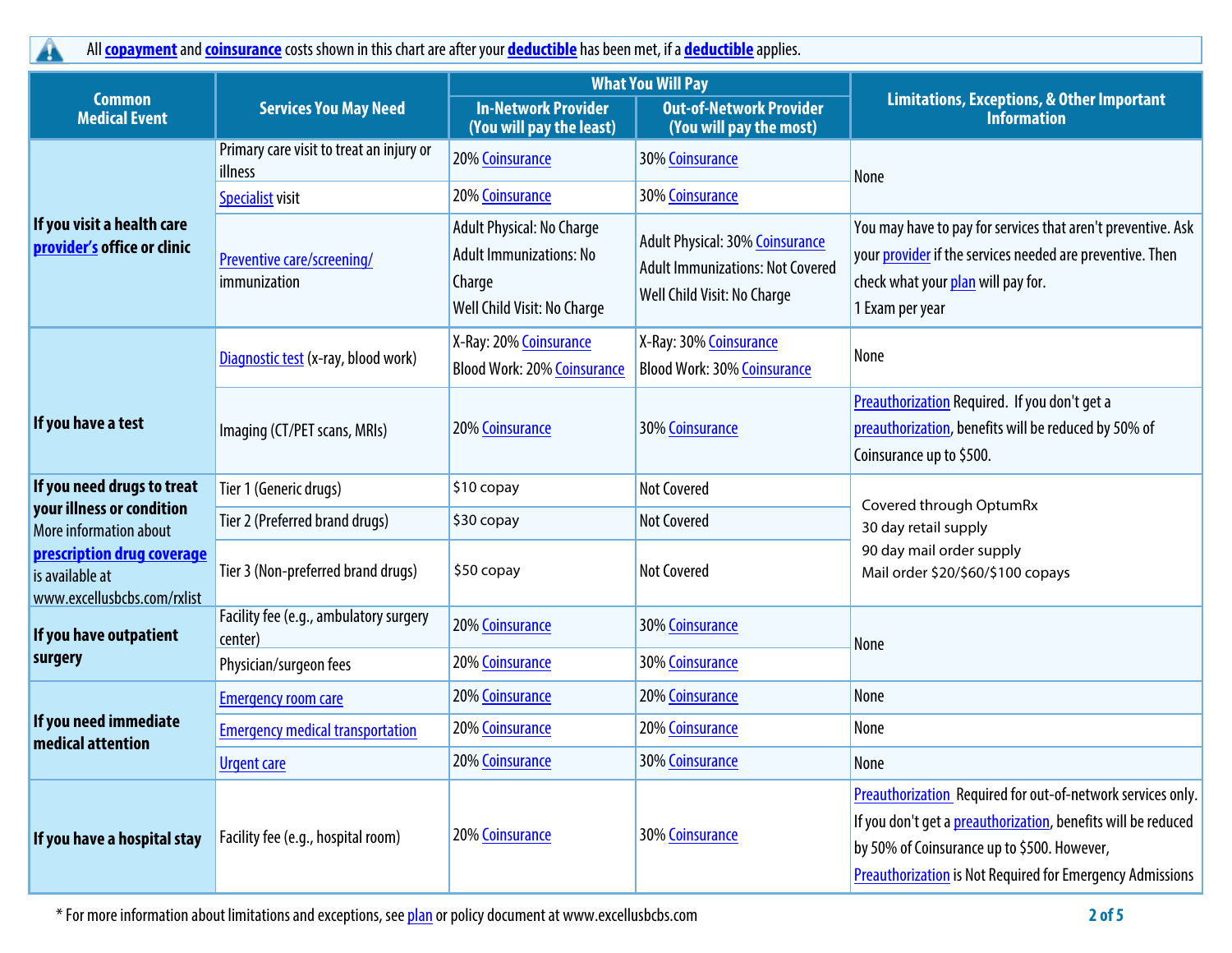|                                                                      |                                              |                                                        | <b>What You Will Pay</b>                                  |                                                                                                                                                                                                 |  |
|----------------------------------------------------------------------|----------------------------------------------|--------------------------------------------------------|-----------------------------------------------------------|-------------------------------------------------------------------------------------------------------------------------------------------------------------------------------------------------|--|
| <b>Common</b><br><b>Medical Event</b>                                | <b>Services You May Need</b>                 | <b>In-Network Provider</b><br>(You will pay the least) | <b>Out-of-Network Provider</b><br>(You will pay the most) | <b>Limitations, Exceptions, &amp; Other Important</b><br><b>Information</b>                                                                                                                     |  |
|                                                                      | Physician/surgeon fees                       | 20% Coinsurance                                        | <b>30% Coinsurance</b>                                    | <b>None</b>                                                                                                                                                                                     |  |
| If you need mental health,                                           | <b>Outpatient services</b>                   | 20% Coinsurance                                        | 30% Coinsurance                                           |                                                                                                                                                                                                 |  |
| behavioral health, or<br>substance abuse services                    | Inpatient services                           | 20% Coinsurance                                        | 30% Coinsurance                                           | None                                                                                                                                                                                            |  |
|                                                                      | Office visits                                | No Charge                                              | 30% Coinsurance                                           | Cost sharing does not apply for preventive services.                                                                                                                                            |  |
| If you are pregnant                                                  | Childbirth/delivery professional<br>services | No Charge                                              | 30% Coinsurance                                           | None                                                                                                                                                                                            |  |
|                                                                      | Childbirth/delivery facility services        | 20% Coinsurance                                        | 30% Coinsurance                                           |                                                                                                                                                                                                 |  |
|                                                                      | Home health care                             | 20% Coinsurance                                        | 25% Coinsurance                                           | Deductible is limited to \$50 Out-of-Network<br>Preauthorization Required. If you don't get a<br>preauthorization, benefits will be reduced by 50% of<br>Coinsurance up to \$500.               |  |
|                                                                      | <b>Rehabilitation services</b>               | 20% Coinsurance                                        | 30% Coinsurance                                           | 45 Visits per year limit                                                                                                                                                                        |  |
|                                                                      | <b>Habilitation services</b>                 | 20% Coinsurance                                        | 30% Coinsurance                                           | 45 Visits per year limit                                                                                                                                                                        |  |
| If you need help recovering<br>or have other special<br>health needs | <b>Skilled nursing care</b>                  | 20% Coinsurance                                        | 30% Coinsurance                                           | 45 Days per year limit<br><b>Preauthorization Required Out-of-Network services only. If</b><br>you don't get a preauthorization, benefits will be reduced<br>by 50% of Coinsurance up to \$500. |  |
|                                                                      | <b>Durable medical equipment</b>             | 20% Coinsurance                                        | <b>30% Coinsurance</b>                                    | None                                                                                                                                                                                            |  |
|                                                                      | <b>Hospice services</b>                      | No Charge                                              | <b>30% Coinsurance</b>                                    | Family bereavement counseling limited to 5 Visits per year                                                                                                                                      |  |
|                                                                      | Children's eye exam                          | \$40 Copay/visit                                       | 30% Coinsurance                                           | 1 Exam per year                                                                                                                                                                                 |  |
| If your child needs dental<br>or eye care                            | Children's glasses                           | <b>Not Covered</b>                                     | <b>Not Covered</b>                                        |                                                                                                                                                                                                 |  |
|                                                                      | Children's dental check-up                   | <b>Not Covered</b>                                     | <b>Not Covered</b>                                        | None                                                                                                                                                                                            |  |

# **Excluded Services & Other Covered Services:**

| Services Your Plan Generally Does NOT Cover (Check your policy or plan document for more information and a list of any other excluded services.) |                  |  |                     |  |                     |  |
|--------------------------------------------------------------------------------------------------------------------------------------------------|------------------|--|---------------------|--|---------------------|--|
|                                                                                                                                                  | Cosmetic surgery |  | Dental care (Adult) |  | Dental care (Child) |  |

**\* For more information about limitations and exceptions, see plan or policy document at www.excellusbcbs.com 3 of 5**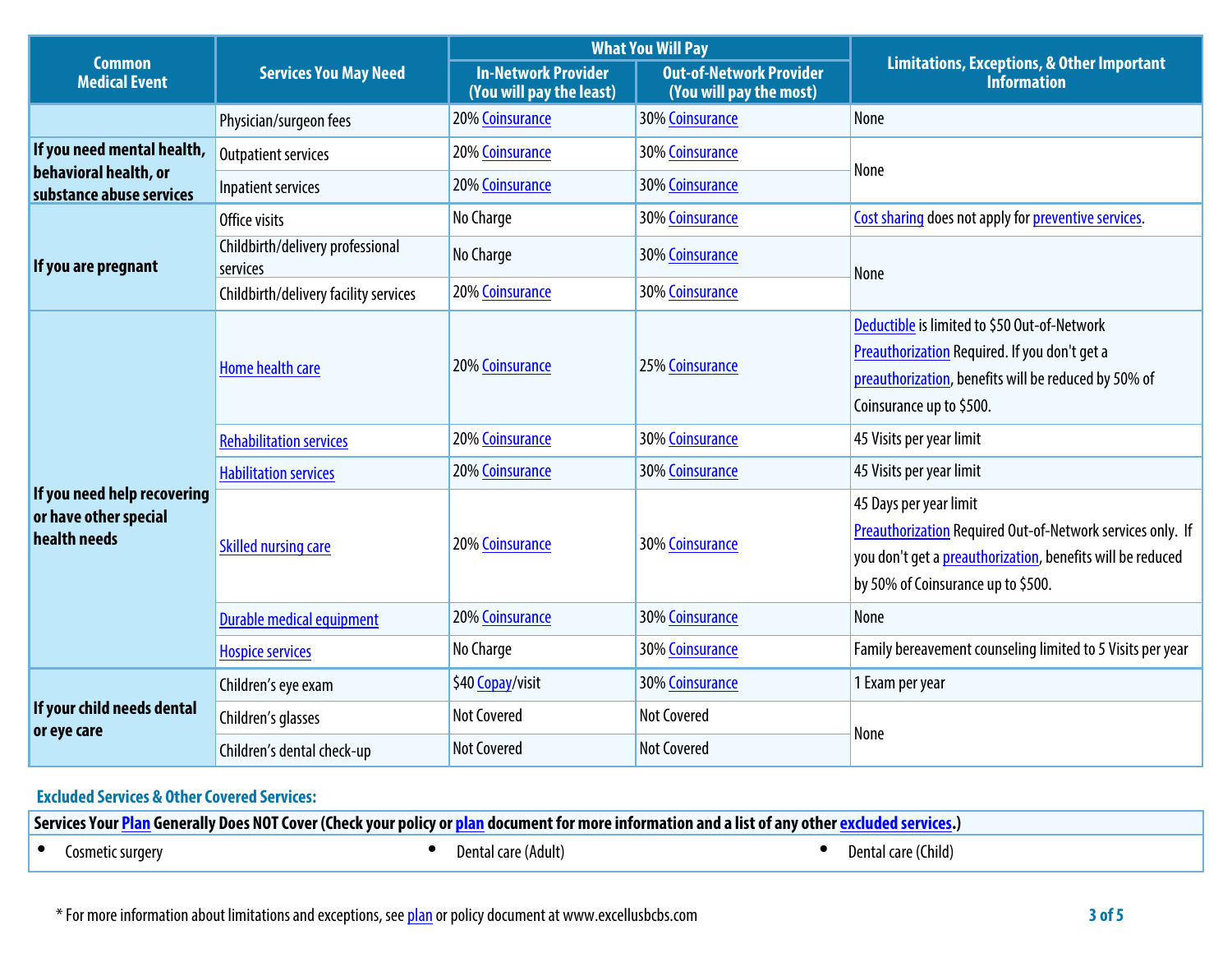|                                                                                                                              | Hearing aids          |  | Long-term care                                     |  | Weight loss programs     |  |
|------------------------------------------------------------------------------------------------------------------------------|-----------------------|--|----------------------------------------------------|--|--------------------------|--|
|                                                                                                                              | Private-duty nursing  |  | Routine foot care                                  |  |                          |  |
| Other Covered Services (Limitations may apply to these services. This isn't a complete list. Please see your plan document.) |                       |  |                                                    |  |                          |  |
|                                                                                                                              | Acupuncture           |  | <b>Bariatric surgery</b>                           |  | Chiropractic care        |  |
|                                                                                                                              | Infertility treatment |  | Non-emergency care when traveling outside the U.S. |  | Routine eye care (Adult) |  |

Your Rights to Continue Coverage: There are agencies that can help if you want to continue your coverage after it ends. The contact information for those agencies is: Department of Labor's Employee Benefits Security Administration at 1-866-444-EBSA (3272) or www.dol.gov/ebsa/healthreform. Other coverage options may be available to you too, including buying individual insurance coverage through **the Health Insurance Marketplace. For more information about the Marketplace, visit www.HealthCare.gov or call 1-800-318-2596.**

Your Grievance and Appeals Rights: There are agencies that can help if you have a complaint against your plan for a denial of a claim. This complaint is called a grievance or appeal. For more information about your rights, look at the explanation of benefits you will receive for that medical claim. Your plan documents also provide complete information to submit a claim, appeal, or a grievance for any reason **to your plan. For more information about your rights, this notice, or assistance, contact: the phone number on Your ID card or www.excellusbcbs.com; Department of Labor's Employee Benefits Security Administration at 1-866-444-EBSA (3272) or www.dol.gov/ebsa/healthreform; New York State Department of Financial Services Consumer Assistance Unitat 1-800-342-3736 or www.dfs.ny.gov.**  Additionally, a consumer assistance program can help you file your appeal. Contact the Consumer Assistance Program at 1-888-614-5400, or e-mail cha@cssny.org or www.communityhealthadvocates.org. **A list of states with Consumer Assistance Programs is available at: www.dol.gov/ebsa/healthreform and www.cms.gov/CCIIO/Resources/Consumer-Assistance-Grants.**

### **Does this plan provide Minimum Essential Coverage? Yes**

**Minimum Essential Coverage generally includes plans, health insurance available through the Marketplace or other individual market policies, Medicare, Medicaid, CHIP, TRICARE, and certain other coverage. If you are eligible for certain types of Minimum Essential Coverage, you may not be eligible for the premium tax credit.**

# **Does this plan meet the Minimum Value Standards? Yes**

**If your plan doesn't meet the Minimum Value Standards, you may be eligible for a premium tax credit to help you pay for a plan through the Marketplace.**

**––––––––––––––––––––––***To see examples of how this plan might cover costs for a sample medical situation, see the next section.–––––––––––***–––––––**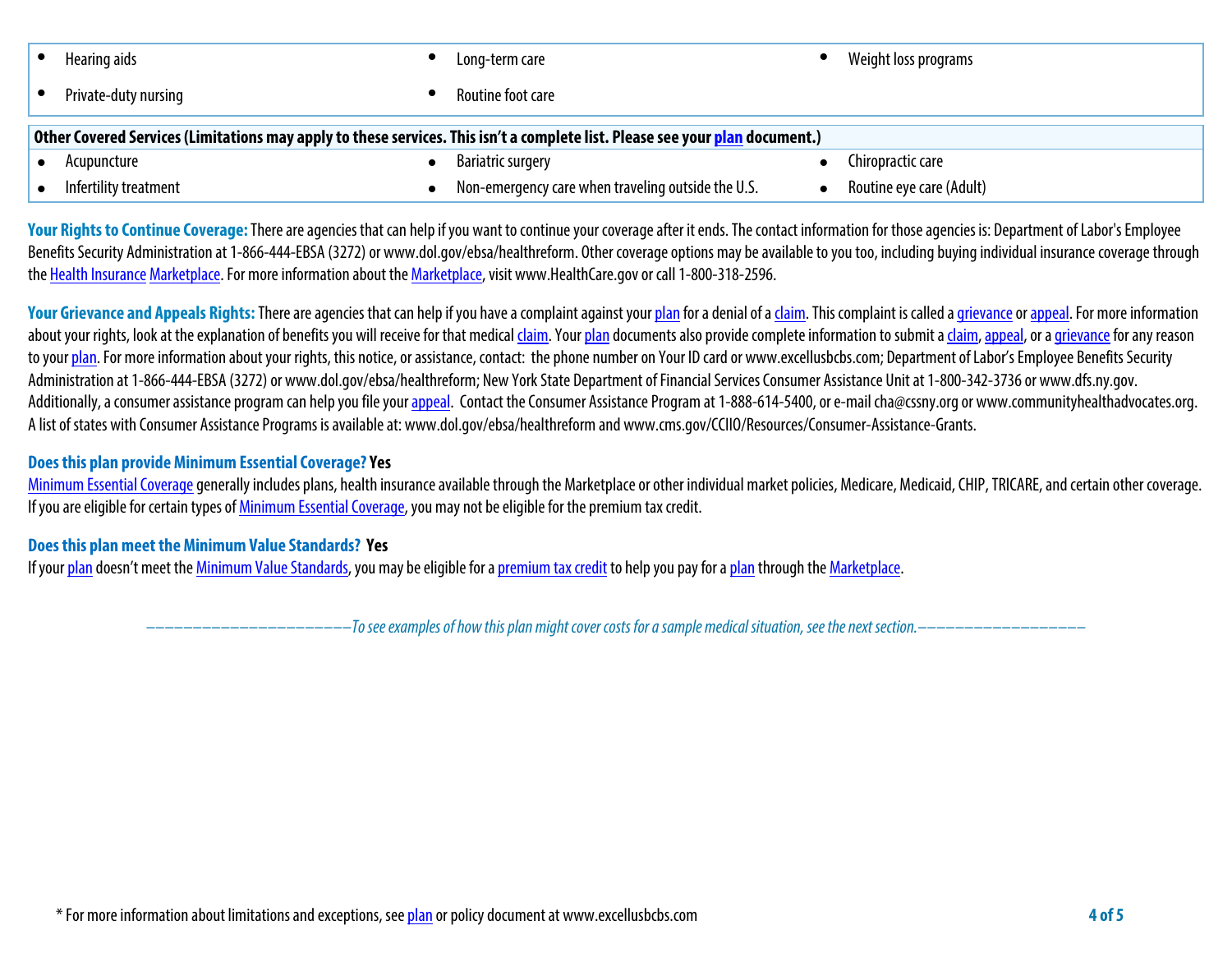

**This is not a cost estimator. Treatments shown are just examples of how this plan might cover medical care. Your actual costs will be different depending on the**  actual care you receive, the prices your providers charge, and many other factors. Focus on the cost sharing amounts (deductibles, copayments and coinsurance) and excluded services under the plan. Use this information to compare the portion of costs you might pay under different health plans. Please note these coverage examples **are based on self-only coverage.**

| <b>Peg is Having a Baby</b><br>(9 months of in-network pre-natal care and a hospital delivery)                                                                                                                                                                        |            | <b>Managing Joe's type 2 Diabetes</b><br>(a year of routine in-network care of a well-controlled<br>condition)                                                                                                       |                    | <b>Mia's Simple Fracture</b><br>(in-network emergency room visit and follow up care)                                                                                                                            |            |  |
|-----------------------------------------------------------------------------------------------------------------------------------------------------------------------------------------------------------------------------------------------------------------------|------------|----------------------------------------------------------------------------------------------------------------------------------------------------------------------------------------------------------------------|--------------------|-----------------------------------------------------------------------------------------------------------------------------------------------------------------------------------------------------------------|------------|--|
| The <mark>plan's</mark> overall <mark>deductible</mark><br>Coinsurance                                                                                                                                                                                                | \$0<br>20% | The plan's overall deductible<br>Coinsurance                                                                                                                                                                         | \$0<br>20%         | The plan's overall deductible<br><b>Coinsurance</b>                                                                                                                                                             | \$0<br>20% |  |
| <b>Hospital (facility) coinsurance</b>                                                                                                                                                                                                                                | 20%        | Hospital (facility) coinsurance                                                                                                                                                                                      | 20%                | <b>Hospital (facility) coinsurance</b>                                                                                                                                                                          | 20%        |  |
| <b>Other coinsurance</b>                                                                                                                                                                                                                                              | 20%        | <b>Other coinsurance</b>                                                                                                                                                                                             | 20%                | <b>Other coinsurance</b>                                                                                                                                                                                        | 20%        |  |
| This EXAMPLE event includes services like:<br>Specialist office visits (prenatal care)<br>Childbirth/Delivery Professional Services<br><b>Childbirth/Delivery Facility Services</b><br>Diagnostic tests (ultrasounds and blood work)<br>Specialist visit (anesthesia) |            | This EXAMPLE event includes services like:<br>Primary care physician office visits (including disease education)<br>Diagnostic tests (blood work)<br>Prescription drugs<br>Durable medical equipment (glucose meter) |                    | This EXAMPLE event includes services like:<br>Emergency room care (including medical supplies)<br>Diagnostic test (x-ray)<br>Durable medical equipment (crutches)<br>Rehabilitation services (physical therapy) |            |  |
| <b>Total Example Cost</b>                                                                                                                                                                                                                                             | \$12,700   | <b>Total Example Cost</b>                                                                                                                                                                                            | \$5,600            | <b>Total Example Cost</b>                                                                                                                                                                                       | \$2,800    |  |
| In this example, Peg would pay:<br><b>Cost Sharing</b>                                                                                                                                                                                                                |            | In this example, Joe would pay:<br>Cost Sharing                                                                                                                                                                      |                    | In this example, Mia would pay:<br>Cost Sharing                                                                                                                                                                 |            |  |
| <b>Deductibles</b>                                                                                                                                                                                                                                                    | \$0        | <b>Deductibles</b>                                                                                                                                                                                                   | \$0                | <b>Deductibles</b>                                                                                                                                                                                              | \$0        |  |
| Copayments                                                                                                                                                                                                                                                            | \$0        | Copayments                                                                                                                                                                                                           | \$830              | Copayments                                                                                                                                                                                                      | \$0        |  |
| \$1,990<br>Coinsurance                                                                                                                                                                                                                                                |            | Coinsurance                                                                                                                                                                                                          | \$180              | Coinsurance                                                                                                                                                                                                     | \$480      |  |
| What isn't covered                                                                                                                                                                                                                                                    |            | What isn't covered                                                                                                                                                                                                   | What isn't covered |                                                                                                                                                                                                                 |            |  |

**Limits or exclusions \$70 Limits or exclusions \$100 Limits or exclusions \$10 The total Peg would pay is \$2,060 The total Joe would pay is \$1,110 The total Mia would pay is \$490**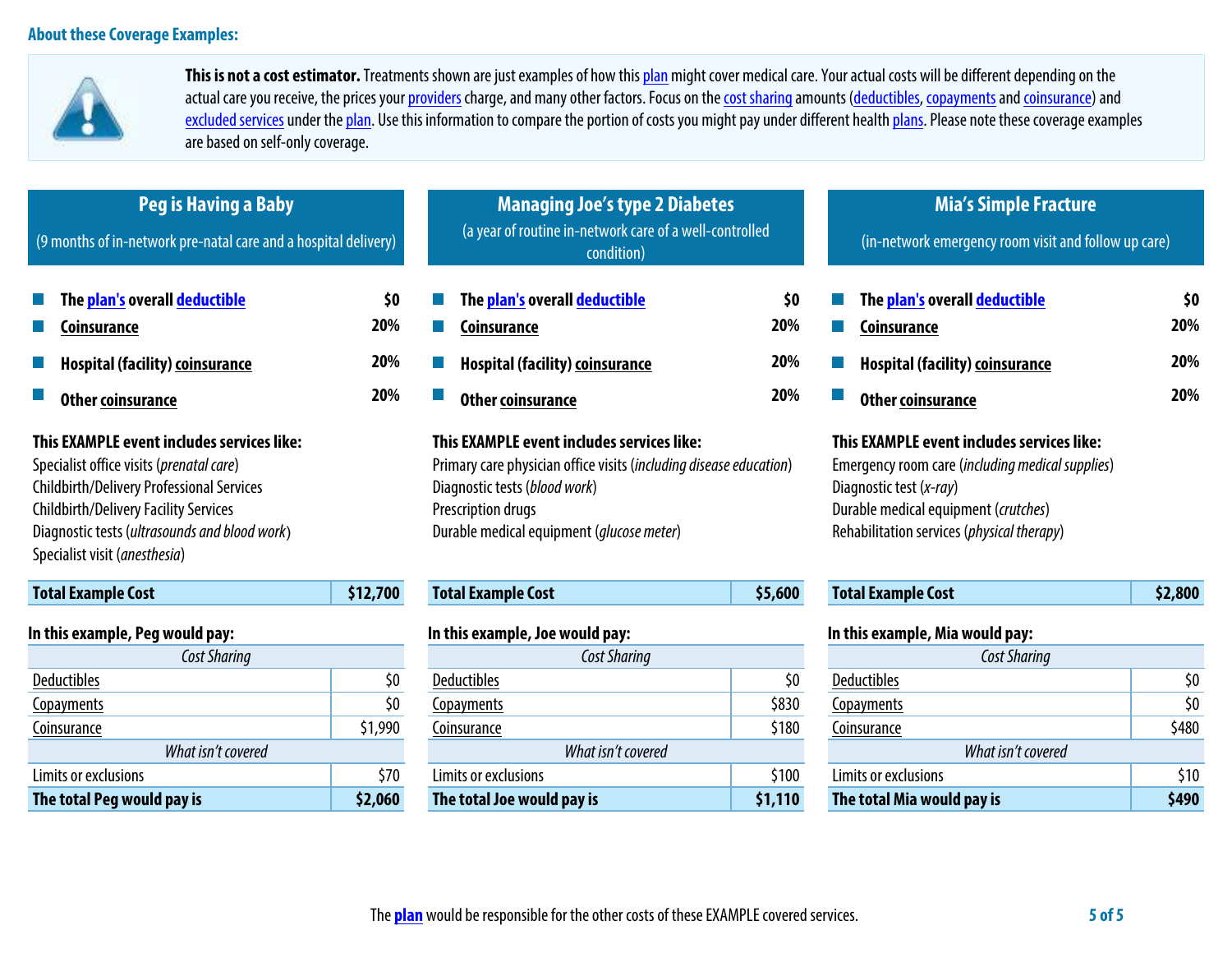# Zotice of Zondiscrimination

Our Health Plan complies with federal civil rights laws. We do not discriminate on the basis of<br>race, color, national origin, age, disability, or sex. The Health Plan does not exclude people or treat them differently because of race, color, national origin, age, disability, or sex

The Health Plan:

- with us, such as: Provides free aids and services to people with disabilities to communicate effectively
- $\circ$ Qualified sign language interpreters
- $\bigcirc$ Written information in other formats (large print, audio, accessible electronic formats, other formats)
- $\bullet$ äS. Provides free language services to people whose primary language is not English, such
- $\circ$ Qualified interpreters
- $\circ$ Information written in other languages

If you need these services, please refer to the enclosed document for ways to reach us

another way on the basis of race, color, national origin, age, disability, or sex, you can file grievance with: If you believe that the Health Plan has failed to provide these services or discriminated in ω

Telephone number: 1-800-614-6575 Syracuse, NY 13221 PO Box 4717 Attn: Civil Rights Coordinator Fax: 315-671-6656 TTY number: 1-800-421-1220 Advocacy Department

Health Plan's Civil Rights Coordinator is available to help you. You can file a grievance in person or by mail or fax. If you need help filing a grievance, the

Portal, available at https://ocrportal.hhs.gov/ocr/portal/lobby.jsf, or by mail or phone at: Services, Office for Civil Rights, electronically through the Office for Civil Rights Complaint You can also file a civil rights complaint with the U.S. Department of Health and Human

Washington, D.C. 20201 Room 509F, HHH Building 200 Independence Avenue, SW U.S. Department of Health and Human Services 1-800-368-1019, 800-537-7697 (TDD)

Complaint forms are available at http://www.hhs.gov/ocr/office/file/index.html